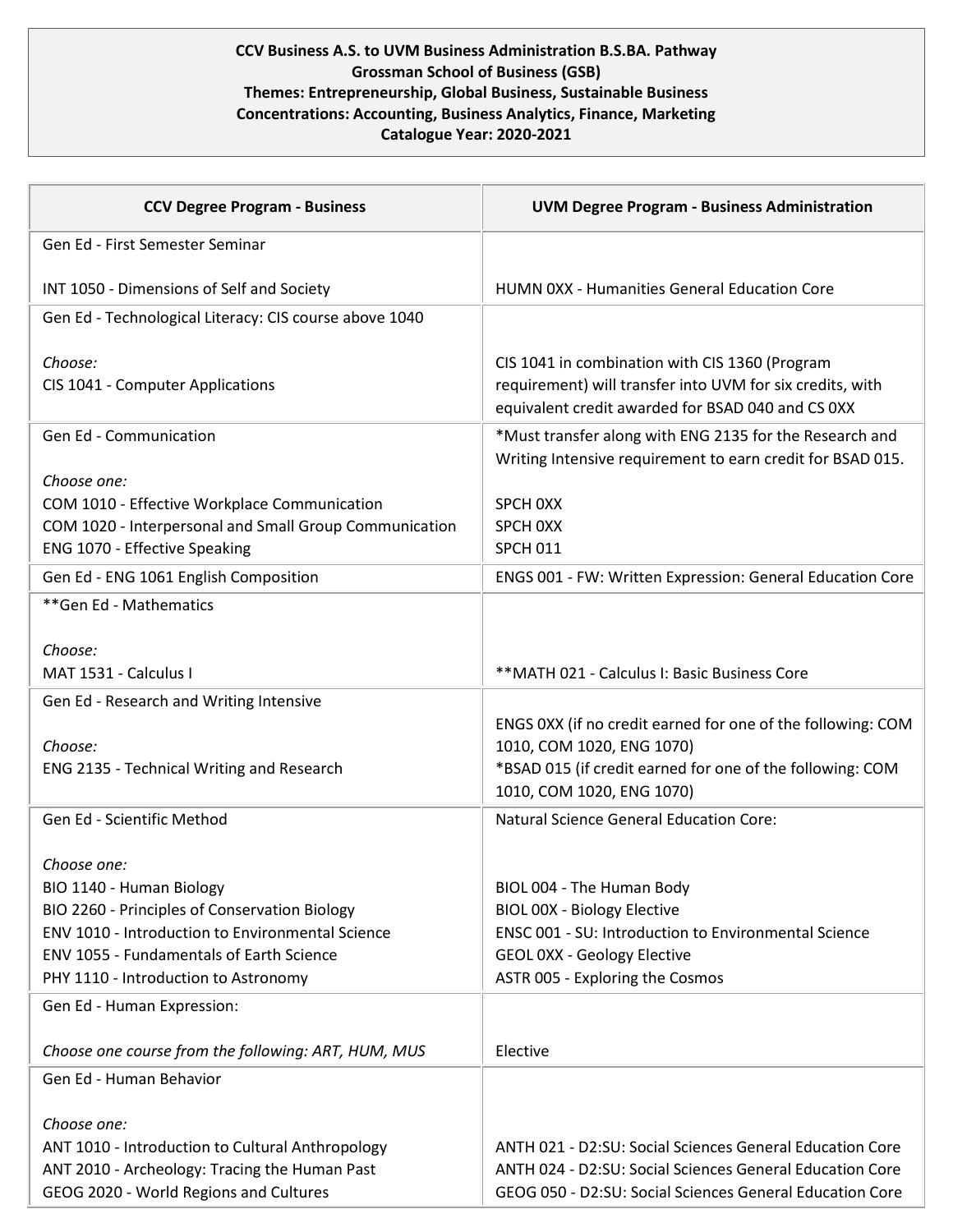| <b>CCV Degree Program - Business</b>                                                                                                          | <b>UVM Degree Program - Business Administration</b>                                                                       |
|-----------------------------------------------------------------------------------------------------------------------------------------------|---------------------------------------------------------------------------------------------------------------------------|
| Gen Ed                                                                                                                                        |                                                                                                                           |
| HUM 2010 - Seminar in Educational Inquiry                                                                                                     | <b>HUMN 0XX - Elective</b>                                                                                                |
| Program                                                                                                                                       |                                                                                                                           |
| <b>BUS 1010 - Introduction to Business</b>                                                                                                    | <b>BSAD OXX - Elective</b>                                                                                                |
| Program                                                                                                                                       |                                                                                                                           |
| ACC 2121 - Financial Accounting                                                                                                               | BSAD 060 - Financial Accounting: Basic Business Core                                                                      |
| Program                                                                                                                                       |                                                                                                                           |
| BUS 2230 - Principles of Marketing                                                                                                            | BSAD 0XX - Fulfills BSAD 150 Marketing Management:<br><b>Business Field</b>                                               |
| Program                                                                                                                                       |                                                                                                                           |
| <b>BUS 2020 - Principles of Management</b>                                                                                                    | BSAD 0XX - Fulfills BSAD 120 Leadership and Organizational<br><b>Behavior: Business Field</b>                             |
| Program                                                                                                                                       |                                                                                                                           |
| Complete other course not used for General Ed requirement<br>ECO 2020 - Macroeconomics<br>ECO 2030 - Microeconomics<br>(Both required at UVM) | EC 011 - Macroeconomics: Basic Business Core or<br>EC 012 - Microeconomics: Basic Business Core<br>(Both required at UVM) |
| Program: BUS 2450 - Business Law                                                                                                              | CDAE 157 - Elective                                                                                                       |
| Program: CIS course above 1041                                                                                                                | CIS 1360 in combination with CIS 1041 (General Ed                                                                         |
| Choose:                                                                                                                                       | requirement) will transfer into UVM for six credits, with                                                                 |
| CIS 1360 - Database Management Systems                                                                                                        | equivalent credit awarded for BSAD 040 and CS 0XX                                                                         |
| Program: BUS 2740 - Business Analysis and Decision Making                                                                                     | BSAD 101 - Business Savvy (fulfills both BSAD 010 and BSAD<br>020 Basic Business Core, only three credits awarded)        |
| Total CCV credits: 60 (34 general education, 26 program)                                                                                      | <b>Credits remaining at UVM: 60</b>                                                                                       |